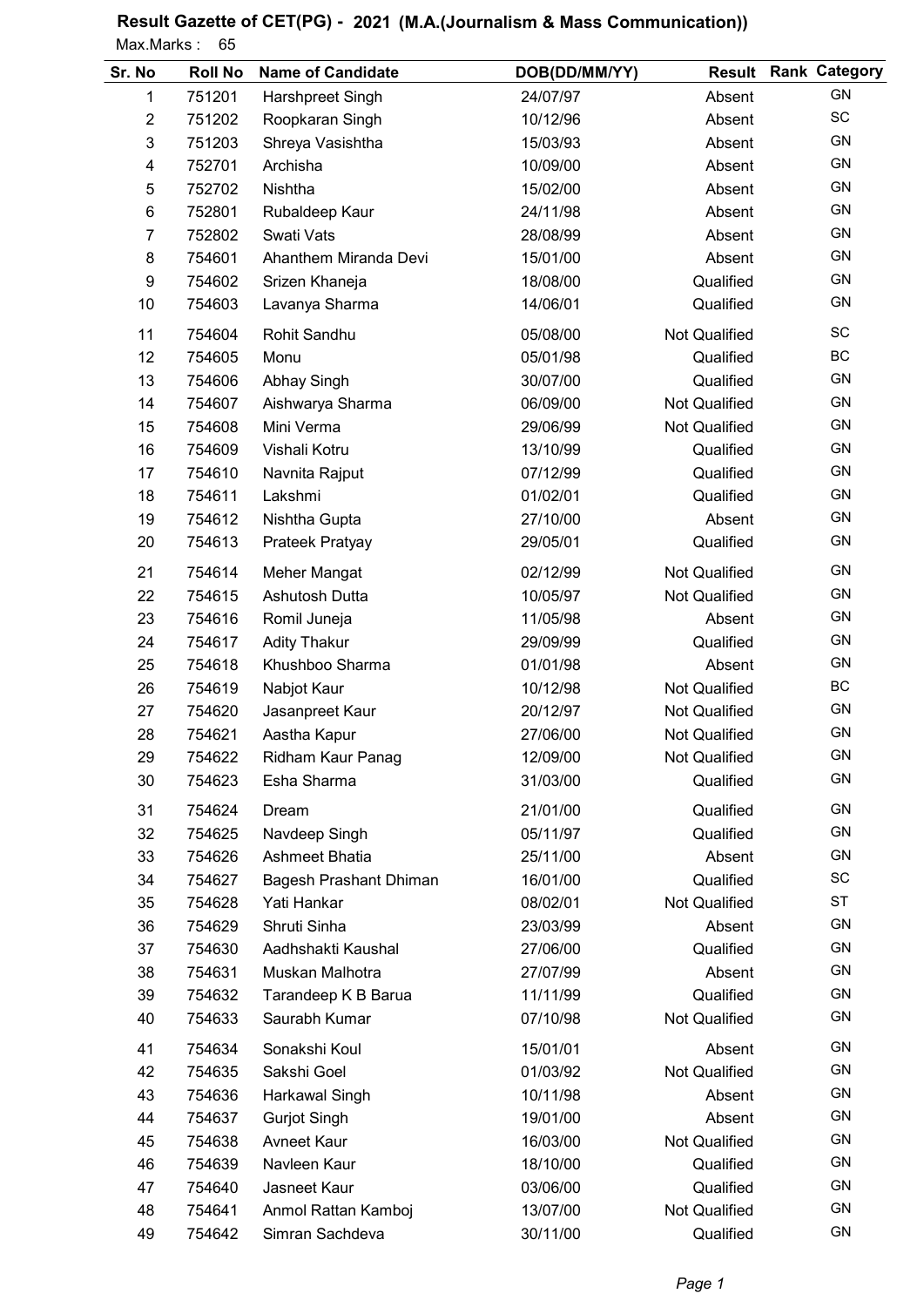| Sr. No | <b>Roll No</b> | <b>Name of Candidate</b>  | DOB(DD/MM/YY) | <b>Result</b>        | <b>Rank Category</b> |
|--------|----------------|---------------------------|---------------|----------------------|----------------------|
| 50     | 754643         | <b>Tavleen Kour</b>       | 01/02/98      | <b>Not Qualified</b> | BC                   |
| 51     | 754644         | Pavneet Kaur Gill         | 09/09/99      | Absent               | GN                   |
| 52     | 754645         | Nadeem Hassan P P         | 23/02/00      | <b>Not Qualified</b> | BC                   |
| 53     | 754646         | Sukhmani                  | 16/10/00      | Qualified            | GN                   |
| 54     | 754647         | Deep Kaur Samlok          | 05/01/98      | Qualified            | <b>GN</b>            |
| 55     | 754648         | <b>Baljot Kaur</b>        | 22/03/00      | Absent               | <b>GN</b>            |
| 56     | 754649         | Amrinder Singh            | 10/10/96      | Qualified            | GN                   |
| 57     | 754650         | Dipti Thakur              | 09/12/99      | Qualified            | GN                   |
| 58     | 754651         | Bhawna                    | 08/07/00      | Qualified            | BC                   |
| 59     | 754652         | Nayan Salgotra            | 14/10/00      | Absent               | <b>GN</b>            |
| 60     | 754653         | Sona                      | 15/02/99      | <b>Not Qualified</b> | SC                   |
| 61     | 754654         | Mandeep                   | 24/10/99      | Absent               | <b>GN</b>            |
| 62     | 754655         | Anjali Kumari             | 01/03/99      | Qualified            | GN                   |
| 63     | 754656         | Jay Pandeya               | 29/03/99      | Absent               | <b>GN</b>            |
| 64     | 754657         | Pragya Singh Charak       | 10/05/99      | Qualified            | <b>ST</b>            |
| 65     | 754658         | Karishma Sobti            | 04/12/99      | Not Qualified        | <b>GN</b>            |
| 66     | 754659         | Simranjeet Kaur           | 20/06/99      | <b>Not Qualified</b> | GN                   |
| 67     | 754660         | Lovepreet Kaur            | 08/05/98      | Absent               | <b>GN</b>            |
| 68     | 754661         | Deepali Kapoor            | 16/09/00      | <b>Not Qualified</b> | GN                   |
| 69     | 754662         | Anurag Kumar              | 15/08/99      | Qualified            | BC                   |
| 70     | 754663         | Kavya Nagpal              | 31/08/00      | Qualified            | GN                   |
| 71     | 754664         | Mansi                     | 06/03/00      | Qualified            | GN                   |
| 72     | 754665         | Rahul Bansal              | 22/06/00      | Not Qualified        | GN                   |
| 73     | 754666         | Nikita                    | 07/10/00      | Qualified            | GN                   |
| 74     | 754667         | Stanzin Zangmo            | 30/03/99      | Absent               | <b>ST</b>            |
| 75     | 754668         | Tania                     | 06/10/99      | Not Qualified        | BC                   |
| 76     | 754669         | Harsimran Singh           | 08/03/98      | Absent               | GN                   |
| 77     | 754670         | Kajal                     | 05/07/99      | Qualified            | BC                   |
| 78     | 754671         | Rigzin Angmo              | 19/08/99      | Absent               | <b>ST</b>            |
| 79     | 754672         | Lalhmangaihzuali          | 03/02/99      | Absent               | <b>ST</b>            |
| 80     | 754673         | Dhruv Noatay              | 04/12/97      | Qualified            | <b>GN</b>            |
| 81     | 754674         | Smiley Sharma             | 12/05/00      | Absent               | GN                   |
| 82     | 754675         | Aparna Sharma             | 28/06/00      | Qualified            | GN                   |
| 83     | 754676         | Vivek Arya                | 03/02/00      | Qualified            | BC                   |
| 84     | 754677         | Arshnoor Bakhshi          | 01/05/99      | <b>Not Qualified</b> | GN                   |
| 85     | 754678         | Suhana Gaba               | 26/01/00      | Qualified            | GN                   |
| 86     | 754679         | Shubhangi Singh           | 14/03/99      | Absent               | GN                   |
| 87     | 754680         | Harfateh Singh Brar       | 12/09/99      | Absent               | GN                   |
| 88     | 754681         | Genesis                   | 01/09/00      | Not Qualified        | GN                   |
| 89     | 754682         | Sukhjinder Kaur           | 05/02/00      | Qualified            | GN                   |
| 90     | 754683         | Parshant Singla           | 12/05/00      | <b>Not Qualified</b> | GN                   |
| 91     | 754684         | Rakshit Sharma            | 01/04/98      | Qualified            | GN                   |
| 92     | 754685         | Rajesh Kumar Singh        | 28/03/97      | Qualified            | GN                   |
| 93     | 754686         | <b>Akshit Puri</b>        | 22/02/00      | Qualified            | GN                   |
| 94     | 754687         | Shruti Chauhan            | 12/04/00      | Qualified            | GN                   |
| 95     | 754688         | <b>Bhanu Partap Singh</b> | 15/10/99      | Qualified            | GN                   |
| 96     | 754689         | Ritika Gusain             | 09/11/00      | Qualified            | GN                   |
| 97     | 754690         | Deepshikha                | 12/12/99      | Not Qualified        | BC                   |
| 98     | 754691         | Garvit Bhirani            | 02/12/00      | Qualified            | GN                   |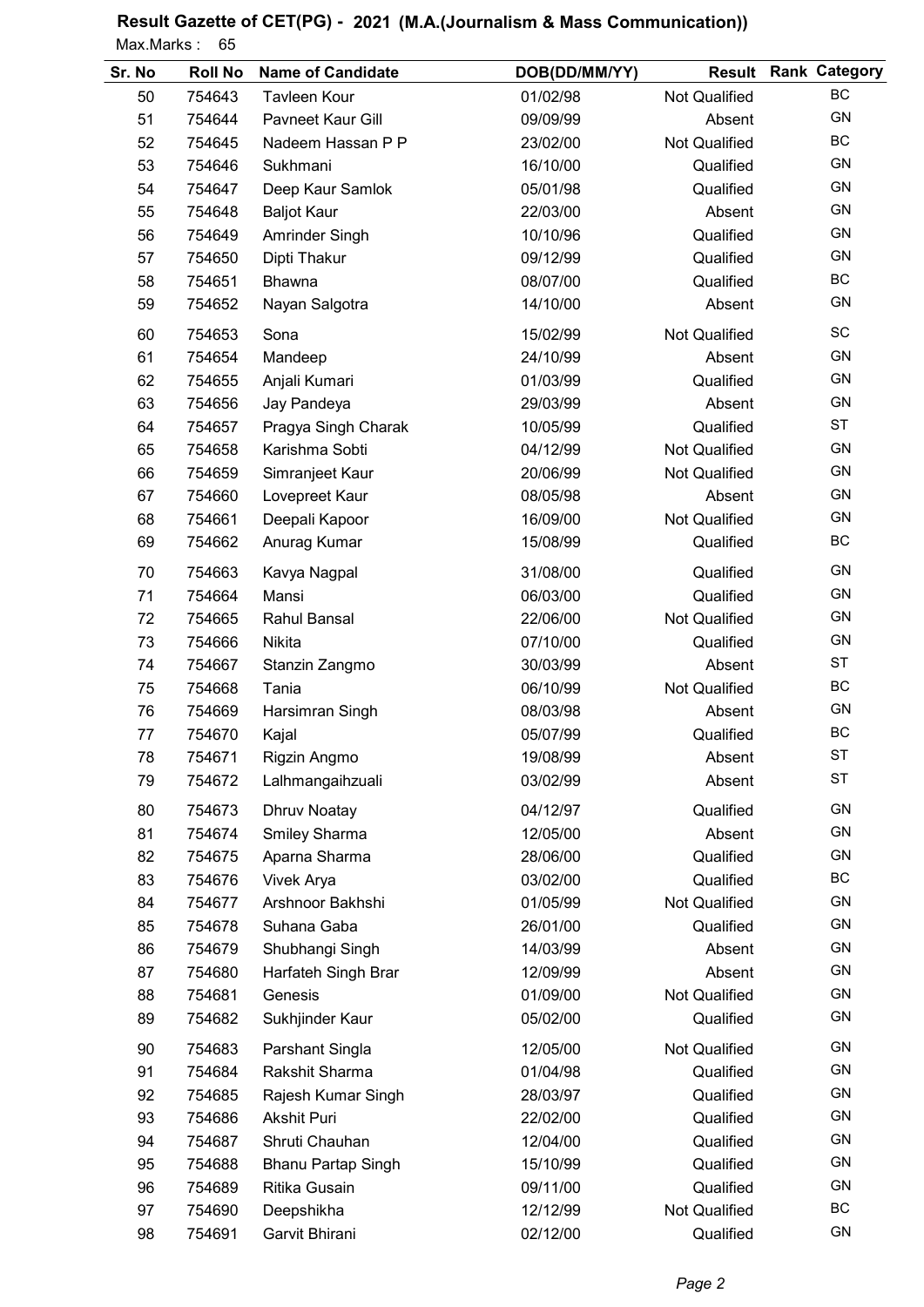| Sr. No | <b>Roll No</b> | <b>Name of Candidate</b> | DOB(DD/MM/YY) | <b>Result</b>        | <b>Rank Category</b> |
|--------|----------------|--------------------------|---------------|----------------------|----------------------|
| 99     | 754692         | Manika Chhabra           | 27/09/00      | Qualified            | <b>GN</b>            |
| 100    | 754693         | Shubham Thakur           | 25/08/00      | Qualified            | <b>GN</b>            |
| 101    | 754694         | Aarushi                  | 19/04/00      | Qualified            | <b>GN</b>            |
| 102    | 754695         | Jyoti Bakshi             | 30/06/00      | Not Qualified        | <b>GN</b>            |
| 103    | 754696         | Akanksha Verma           | 12/04/99      | Absent               | GN                   |
| 104    | 754697         | Jyati Saini              | 02/12/89      | Absent               | GN                   |
| 105    | 754698         | Vaishali Mishra          | 11/07/99      | Qualified            | <b>GN</b>            |
| 106    | 754699         | Mohd Saqlain             | 20/12/99      | <b>Not Qualified</b> | GN                   |
| 107    | 754700         | Divya                    | 07/11/99      | Absent               | <b>BC</b>            |
| 108    | 754701         | Shivangi Verma           | 29/05/00      | Qualified            | <b>GN</b>            |
| 109    | 754702         | Piyush Sarna             | 18/12/97      | Qualified            | <b>GN</b>            |
| 110    | 754703         | Harshita Choudhary       | 13/02/98      | Qualified            | GN                   |
| 111    | 754704         | Muskan Sharma            | 23/03/00      | Qualified            | GN                   |
| 112    | 754705         | Astha Mahajan            | 03/03/00      | Qualified            | <b>GN</b>            |
| 113    | 754706         | Sanjana Dhawan           | 11/01/00      | Qualified            | <b>GN</b>            |
| 114    | 754707         | Susnato Sengupta         | 25/06/98      | Qualified            | <b>GN</b>            |
| 115    | 754708         | Kritarth Thakur          | 16/01/98      | Qualified            | <b>GN</b>            |
| 116    | 754709         | Akash Deep               | 10/06/94      | Not Qualified        | SC                   |
| 117    | 754710         | Preeti Thakur            | 19/03/99      | <b>Not Qualified</b> | GN                   |
| 118    | 754711         | Mukul Sharma             | 03/04/96      | <b>Not Qualified</b> | GN                   |
| 119    | 754712         | Shubham Kumar Rao        | 12/02/01      | Absent               | <b>GN</b>            |
| 120    | 754713         | Kalpana Madhu            | 22/02/99      | Qualified            | GN                   |
| 121    | 754714         | Ananya                   | 24/01/01      | Absent               | <b>BC</b>            |
| 122    | 754715         | Vats Ambardar            | 18/01/00      | Qualified            | <b>GN</b>            |
| 123    | 754716         | Deepal Kaur              | 13/01/01      | <b>Not Qualified</b> | <b>GN</b>            |
| 124    | 754717         | Jagga Singh              | 18/02/99      | <b>Not Qualified</b> | SC                   |
| 125    | 754718         | <b>Bhanu Partap</b>      | 14/11/97      | Not Qualified        | SC                   |
| 126    | 754719         | Simran Kaur Kalra        | 18/04/01      | Absent               | GN                   |
| 127    | 754720         | Lakshay Parashar         | 28/02/01      | Absent               | <b>GN</b>            |
| 128    | 754721         | Ruchika Verma            | 31/05/01      | Absent               | GN                   |
| 129    | 754722         | Ashish Thakur            | 15/08/00      | <b>Not Qualified</b> | <b>GN</b>            |
| 130    | 754723         | Akanksha                 | 14/10/00      | Qualified            | GN                   |
| 131    | 754724         | Manav                    | 07/07/99      | <b>Not Qualified</b> | SC                   |
| 132    | 754725         | Aditya Ramkumar Menon    | 29/06/99      | Qualified            | <b>GN</b>            |
| 133    | 754726         | Himanshu                 | 18/12/00      | Absent               | BC                   |
| 134    | 754727         | Saurabh Bisht            | 04/06/00      | Not Qualified        | GN                   |
| 135    | 754728         | Surbhi Mehta             | 12/12/93      | Qualified            | GN                   |
| 136    | 754729         | Stuti                    | 28/06/00      | Qualified            | GN                   |
| 137    | 754730         | Dharna Sharma            | 02/03/00      | <b>Not Qualified</b> | <b>GN</b>            |
| 138    | 754731         | Nivedita Saini           | 17/09/99      | Qualified            | GN                   |
| 139    | 754732         | Pooja Negi               | 01/12/00      | Qualified            | <b>GN</b>            |
| 140    | 754733         | Binita Jema              | 01/05/01      | Absent               | <b>GN</b>            |
| 141    | 754734         | Divyanshi                | 02/01/01      | <b>Not Qualified</b> | <b>GN</b>            |
| 142    | 754735         | Samarpita Singh          | 27/05/99      | Absent               | <b>GN</b>            |
| 143    | 754736         | Himanshi Bathla          | 03/01/99      | Qualified            | <b>GN</b>            |
| 144    | 754737         | Inderpal Singh           | 13/02/98      | Absent               | GN                   |
| 145    | 754738         | Vishakha Mehta           | 20/12/97      | Not Qualified        | GN                   |
| 146    | 754739         | Princess Singh           | 02/07/98      | Qualified            | GN                   |
| 147    | 754740         | Prince Thakur            | 02/10/01      | Qualified            | GN                   |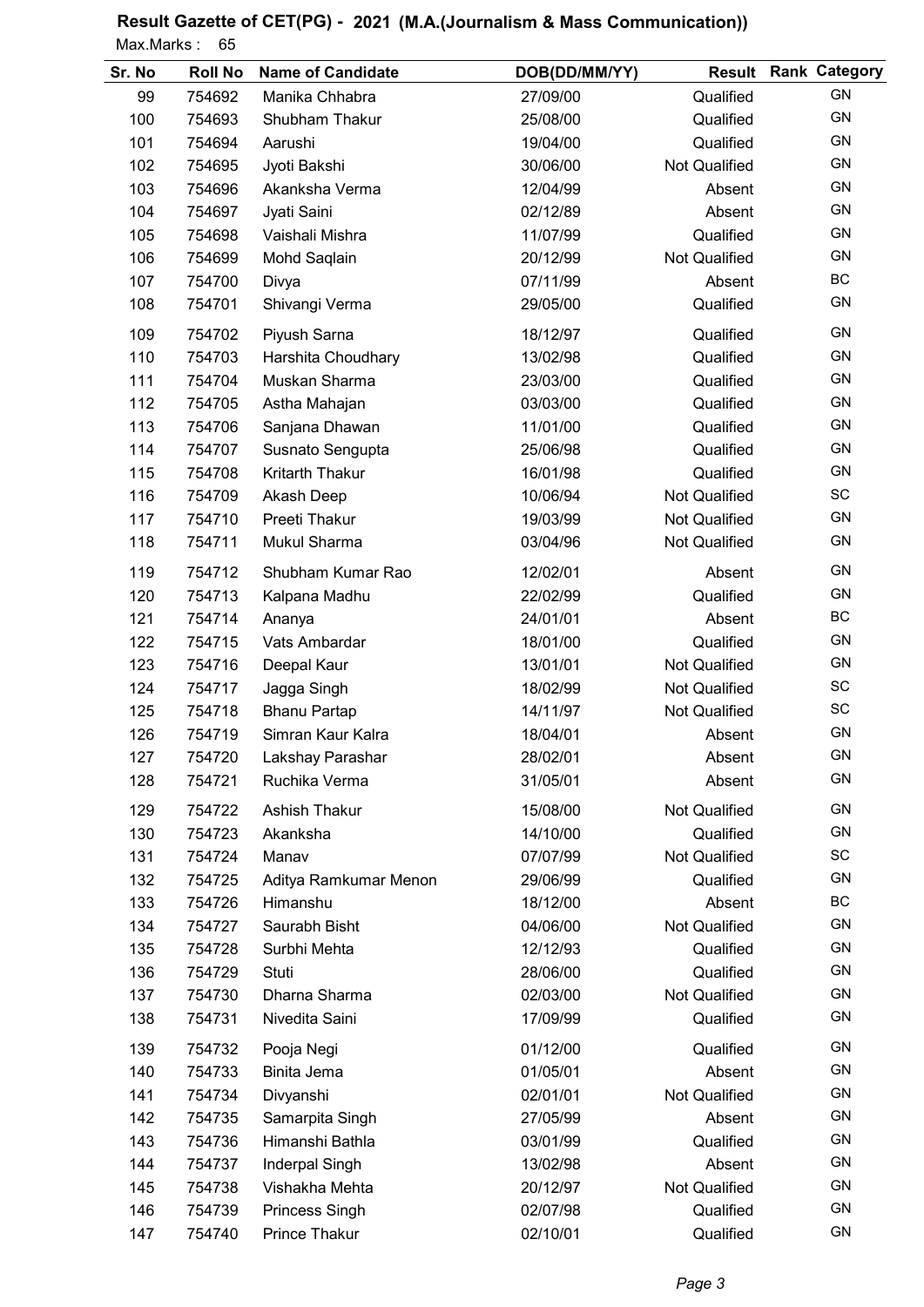| Sr. No | <b>Roll No</b> | <b>Name of Candidate</b> | DOB(DD/MM/YY) | <b>Result</b>        | <b>Rank Category</b> |
|--------|----------------|--------------------------|---------------|----------------------|----------------------|
| 148    | 754741         | Himani Kapoor            | 30/08/99      | <b>Not Qualified</b> | <b>GN</b>            |
| 149    | 754742         | Ankita Nao               | 18/02/00      | Qualified            | <b>GN</b>            |
| 150    | 754743         | Riya Shukla              | 25/02/01      | Absent               | <b>GN</b>            |
| 151    | 754744         | Sona Mishra              | 13/09/99      | Absent               | <b>GN</b>            |
| 152    | 754745         | Mehak Verma              | 19/11/00      | Qualified            | GN                   |
| 153    | 754746         | Priyanka Rajkumari       | 09/01/00      | <b>Not Qualified</b> | <b>BC</b>            |
| 154    | 754747         | Shrija Arya              | 18/01/99      | Absent               | <b>GN</b>            |
| 155    | 754748         | Frazul Haque             | 23/03/00      | Qualified            | <b>BC</b>            |
| 156    | 754749         | Soumi Banerjee           | 05/01/00      | <b>Not Qualified</b> | GN                   |
| 157    | 754750         | Alka Kumari              | 10/08/00      | Qualified            | GN                   |
| 158    | 754751         | Aayushi Malhotra         | 19/07/98      | <b>Not Qualified</b> | <b>GN</b>            |
| 159    | 754752         | Aditya Singh             | 17/08/99      | Qualified            | GN                   |
| 160    | 754753         | Ashmita Basu             | 30/11/99      | Qualified            | GN                   |
| 161    | 754754         | Parneet Singh Bhikhta    | 07/03/98      | Qualified            | <b>GN</b>            |
| 162    | 754755         | Vicky                    | 20/04/99      | Not Qualified        | <b>GN</b>            |
| 163    | 754756         | Vanshika Arora           | 08/08/00      | Qualified            | <b>GN</b>            |
| 164    | 754757         | Ishika                   | 12/09/00      | Qualified            | <b>GN</b>            |
| 165    | 754758         | Riya Sood                | 21/06/98      | Qualified            | GN                   |
| 166    | 754759         | Eshika Makan             | 13/02/01      | Qualified            | GN                   |
| 167    | 754760         | Saloni Khandelwal        | 26/05/00      | <b>Not Qualified</b> | GN                   |
| 168    | 754761         | Ishan Pehal              | 17/08/00      | Qualified            | <b>GN</b>            |
| 169    | 754762         | Dhvani Adhikari          | 06/08/99      | Absent               | GN                   |
| 170    | 754763         | <b>Hitesh Kumar</b>      | 17/08/98      | Qualified            | SC                   |
| 171    | 754764         | Ananya Kaul              | 15/01/01      | Qualified            | GN                   |
| 172    | 754765         | Saniya Khatri            | 04/12/00      | Absent               | <b>GN</b>            |
| 173    | 754766         | Parantak Prathama        | 15/01/01      | Absent               | <b>GN</b>            |
| 174    | 754767         | Mohammed Zeeshan         | 07/04/00      | Qualified            | <b>GN</b>            |
| 175    | 754768         | Ankita Godara            | 07/12/97      | Not Qualified        | <b>GN</b>            |
| 176    | 754769         | Epsa Prashar             | 24/01/00      | Absent               | <b>BC</b>            |
| 177    | 754770         | Anika Sharma             | 12/07/00      | Absent               | GN                   |
| 178    | 754771         | Sanya Singh              | 10/06/00      | Qualified            | <b>GN</b>            |
| 179    | 754772         | Farheen Sheikh           | 15/11/99      | Qualified            | GN                   |
| 180    | 754773         | Manvi                    | 12/12/00      | Absent               | GN                   |
| 181    | 754774         | Sunil Kumar              | 02/05/92      | <b>Not Qualified</b> | BC                   |
| 182    | 754775         | Abhilasha                | 16/02/91      | Qualified            | GN                   |
| 183    | 754776         | Mannu Tanwar             | 12/12/00      | <b>Not Qualified</b> | BC                   |
| 184    | 754777         | Jasmine                  | 13/07/00      | Absent               | GN                   |
| 185    | 754778         | Muskan Dheer             | 15/10/00      | Qualified            | GN                   |
| 186    | 754779         | Radhika Khanna           | 12/07/00      | Qualified            | GN                   |
| 187    | 754780         | Simran Makkar            | 04/05/98      | Qualified            | GN                   |
| 188    | 754781         | <b>Tania Narang</b>      | 02/09/00      | Qualified            | <b>GN</b>            |
| 189    | 754782         | Ashrya Satija            | 31/08/00      | Qualified            | <b>GN</b>            |
| 190    | 754783         | Rashi Chaturvedi         | 08/08/00      | Qualified            | <b>GN</b>            |
| 191    | 754784         | <b>Pulkit Parteek</b>    | 12/12/98      | Absent               | <b>GN</b>            |
| 192    | 754785         | Ashish Rana              | 06/12/96      | Absent               | <b>GN</b>            |
| 193    | 754786         | Sakshi Chauhan           | 18/08/98      | Qualified            | GN                   |
| 194    | 754787         | Rakesh Kumar             | 14/06/00      | <b>Not Qualified</b> | BC                   |
| 195    | 754788         | Raj Devinder Singh Raju  | 02/10/84      | Qualified            | SC                   |
| 196    | 754789         | Gurmaan Singh            | 01/04/01      | Not Qualified        | GN                   |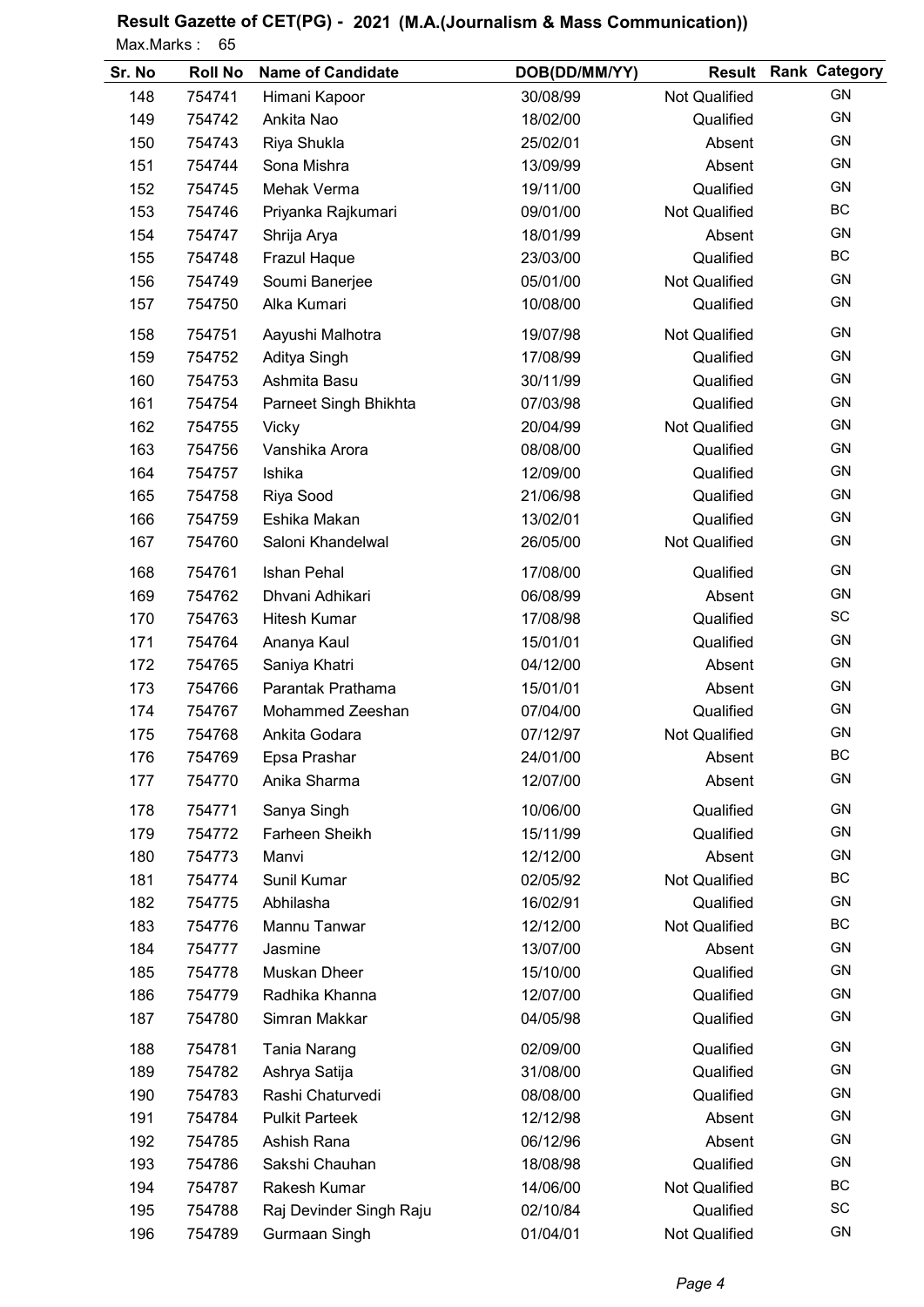| Sr. No | <b>Roll No</b> | <b>Name of Candidate</b> | DOB(DD/MM/YY) | <b>Result</b>        | <b>Rank Category</b> |
|--------|----------------|--------------------------|---------------|----------------------|----------------------|
| 197    | 754790         | Saniya                   | 22/12/99      | Absent               | SC                   |
| 198    | 754791         | Prerna                   | 07/07/00      | Qualified            | GN                   |
| 199    | 754792         | Raveena                  | 05/02/99      | Not Qualified        | <b>GN</b>            |
| 200    | 754793         | Aditirana                | 26/05/00      | <b>Not Qualified</b> | <b>GN</b>            |
| 201    | 754794         | Kanika Rana              | 03/01/00      | Absent               | GN                   |
| 202    | 754795         | Priyamvada Singh Panwar  | 05/08/00      | <b>Not Qualified</b> | <b>GN</b>            |
| 203    | 754796         | Saptrishi Soni           | 06/06/01      | <b>Not Qualified</b> | <b>GN</b>            |
| 204    | 754797         | <b>Dilsher Singh</b>     | 12/10/95      | Qualified            | <b>GN</b>            |
| 205    | 754798         | Prerana Negi             | 28/08/97      | <b>Not Qualified</b> | <b>ST</b>            |
| 206    | 754799         | Kriti Sharma             | 07/11/99      | Qualified            | GN                   |
| 207    | 754800         | Shubham Katoch           | 27/11/98      | Absent               | GN                   |
| 208    | 754801         | Shirali Dogra            | 18/10/98      | <b>Not Qualified</b> | GN                   |
| 209    | 754802         | Arshiya Kapil            | 25/06/01      | Absent               | GN                   |
| 210    | 754803         | Muskan Chaudhary         | 02/07/98      | Not Qualified        | GN                   |
| 211    | 754804         | Stanzin Rabjam           | 31/03/02      | Absent               | <b>ST</b>            |
| 212    | 754805         | Tayenjam Preetika        | 06/03/01      | Absent               | BC                   |
| 213    | 754806         | Sehajpreet Singh         | 29/06/98      | Absent               | <b>GN</b>            |
| 214    | 754807         | Padma Dolma              | 13/06/99      | Qualified            | <b>ST</b>            |
| 215    | 754808         | Sargam Saxena            | 15/06/00      | Absent               | GN                   |
| 216    | 754809         | <b>Trapti Singh</b>      | 10/03/99      | Not Qualified        | SC                   |
| 217    | 754810         | Sneha Bharti             | 14/01/01      | Qualified            | <b>GN</b>            |
| 218    | 754811         | Amisha Sharma            | 09/09/00      | Qualified            | GN                   |
| 219    | 754812         | Aditi Sharma             | 11/05/99      | Qualified            | GN                   |
| 220    | 754813         | Vinayak Singh            | 05/08/01      | <b>Not Qualified</b> | GN                   |
| 221    | 754814         | Anushka Vasudeo Shejol   | 31/01/00      | Qualified            | BC                   |
| 222    | 754815         | Rubbalchauhan            | 30/04/99      | <b>Not Qualified</b> | <b>GN</b>            |
| 223    | 754901         | Oshin                    | 15/04/98      | Absent               | <b>GN</b>            |
| 224    | 754902         | Sushana Wincy Negi       | 15/05/97      | Absent               | <b>ST</b>            |
| 225    | 754903         | Shubeg Bhathal           | 17/12/99      | Absent               | <b>GN</b>            |
| 226    | 754904         | Mehtab Singh             | 11/07/99      | Absent               | BC                   |
| 227    | 754905         | Sidharth                 | 22/02/97      | <b>Not Qualified</b> | SC                   |
| 228    | 755001         | Jaitish Loi              | 06/10/92      | Qualified            | SC                   |
| 229    | 755002         | Parthik Kalia            | 03/07/00      | Absent               | SC                   |
| 230    | 755003         | Gursimran Singh          | 28/10/97      | Absent               | BC                   |
| 231    | 755004         | Shroopi Khichi           | 05/12/00      | Absent               | SC                   |
| 232    | 755005         | Nawang Gyatso            | 12/09/01      | Absent               | <b>ST</b>            |
| 233    | 755006         | Pallavi Gupta            | 27/04/99      | Absent               | GN                   |
| 234    | 755007         | Alka                     | 15/01/01      | <b>Not Qualified</b> | SC                   |
| 235    | 755101         | Siddarth Changotra       | 23/01/97      | Absent               | GN                   |
| 236    | 755201         | Sumit Vikram Singh       | 16/01/94      | Absent               | SC                   |
| 237    | 755301         | Himani Negi              | 05/08/00      | <b>Not Qualified</b> | GN                   |
| 238    | 755401         | Nikita Negi              | 04/03/01      | Qualified            | <b>ST</b>            |
| 239    | 755501         | Avantika Goyal           | 21/02/99      | Qualified            | GN                   |
| 240    | 755601         | Samir Kumar              | 05/11/97      | Qualified            | GN                   |
| 241    | 755701         | Radhika Verma            | 14/09/99      | Absent               | GN                   |
| 242    | 755801         | Aaryan Sharma            | 03/07/00      | Qualified            | GN                   |
| 243    | 755802         | Aryan Pratap Singh       | 19/12/00      | Qualified            | GN                   |
| 244    | 755901         | Jyoti                    | 03/11/00      | Qualified            | GN                   |
| 245    | 756001         | Harveer Singh Dhindsa    | 28/02/98      | Not Qualified        | GN                   |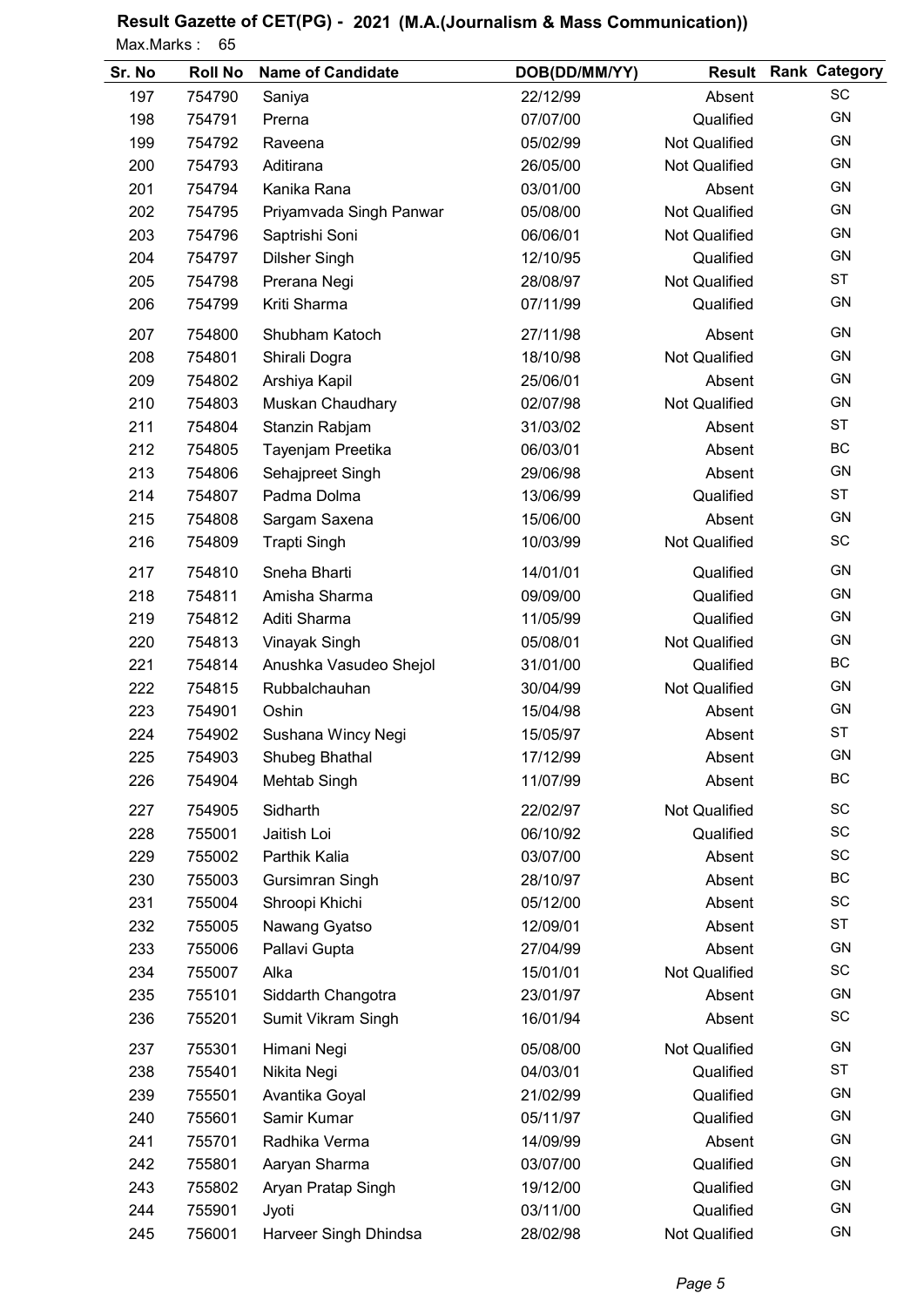| Sr. No | <b>Roll No</b> | <b>Name of Candidate</b> | DOB(DD/MM/YY) | <b>Result</b>        | <b>Rank Category</b> |
|--------|----------------|--------------------------|---------------|----------------------|----------------------|
| 246    | 756101         | Yashita Sharma           | 13/07/00      | Absent               | GN                   |
| 247    | 756102         | Sanjana Sharma           | 08/02/99      | Qualified            | GN                   |
| 248    | 756201         | Rupendra Jugral          | 03/11/97      | Qualified            | GN                   |
| 249    | 756301         | Namanjot Dhillon         | 24/12/99      | Qualified            | GN                   |
| 250    | 756401         | Paul Abraham             | 25/04/99      | Qualified            | GN                   |
| 251    | 756402         | Vani Singla              | 06/02/98      | Absent               | GN                   |
| 252    | 756403         | Rakshita Kaul            | 18/11/99      | Qualified            | GN                   |
| 253    | 756404         | <b>Aanchal Dixit</b>     | 16/04/00      | Absent               | GN                   |
| 254    | 756405         | Ridhi                    | 12/11/99      | Absent               | GN                   |
| 255    | 756406         | Priyanka Verma           | 11/06/00      | Qualified            | BC                   |
| 256    | 756501         | Sheetal                  | 16/01/93      | Absent               | GN                   |
| 257    | 756502         | Nupur Gaur               | 13/10/99      | Absent               | GN                   |
| 258    | 756503         | Shahnawaz Mustafa        | 05/07/98      | <b>Not Qualified</b> | GN                   |
| 259    | 756504         | Aryan Bhatia             | 05/07/97      | Qualified            | SC                   |
| 260    | 756505         | Gagandeep Kaur           | 08/07/00      | Qualified            | SC                   |
| 261    | 756506         | Roopdeep Kaur            | 09/08/98      | Absent               | GN                   |
| 262    | 756507         | Bhavya Dogra             | 18/03/01      | Absent               | GN                   |
| 263    | 756508         | Suchint Kapoor           | 04/07/49      | Absent               | GN                   |
| 264    | 756509         | Shivani Vijyal           | 28/08/99      | Absent               | GN                   |
| 265    | 756510         | Garima Batra             | 22/08/00      | Absent               | GN                   |
| 266    | 756511         | Abhijith K Babu          | 15/11/96      | Absent               | SC                   |
| 267    | 775901         | Kanika Thakur            | 14/03/00      | Qualified            | GN                   |
| 268    | 775902         | Mahima                   | 26/09/97      | Not Qualified        | GN                   |
| 269    | 775903         | Ramandeep Kaur           | 28/12/96      | Not Qualified        | SC                   |
| 270    | 775904         | Chetna                   | 16/03/01      | Not Qualified        | GN                   |
| 271    | 775905         | Shreyansh Choudhary      | 28/08/96      | Qualified            | GN                   |
| 272    | 775906         | Shailija Chaudhary       | 10/03/00      | Absent               | GN                   |
| 273    | 776001         | Divya                    | 29/01/01      | Absent               | GN                   |
| 274    | 780701         | Diksha Sahani            | 13/06/99      | Qualified            | <b>GN</b>            |
| 275    | 780702         | Inayat Sharma            | 10/08/00      | Absent               | <b>GN</b>            |
| 276    | 780703         | Mannat Kaur Atwal        | 17/01/01      | Qualified            | GN                   |
| 277    | 780704         | Ravleen Kaur             | 22/09/01      | <b>Not Qualified</b> | GN                   |
| 278    | 780705         | Gursharan Singh          | 07/09/00      | Absent               | SC                   |
| 279    | 780706         | Harmandeep               | 21/02/00      | Absent               | SC                   |
| 280    | 780707         | Simarjot Kaur            | 02/06/00      | Qualified            | GN                   |
| 281    | 780708         | Ranjana Verma            | 11/01/00      | <b>Not Qualified</b> | GN                   |
| 282    | 780709         | Raghav                   | 27/05/99      | Qualified            | BC                   |
| 283    | 780710         | Satyarth Prakash Rai     | 14/11/94      | Qualified            | GN                   |
| 284    | 780711         | Araka Vatsa              | 30/10/99      | Absent               | GN                   |
| 285    | 780712         | Rashi Rawal              | 03/01/01      | Absent               | GN                   |
| 286    | 780713         | Anjali Bhagat            | 12/09/98      | <b>Not Qualified</b> | SC                   |
| 287    | 780714         | Sanceal Singh            | 05/09/98      | Qualified            | GN                   |
| 288    | 780715         | Abhilakshya Khanna       | 31/07/98      | Not Qualified        | GN                   |
| 289    | 780716         | Vanshika Seth            | 13/12/99      | Not Qualified        | GN                   |
| 290    | 780717         | Manvi Dhanda             | 29/08/00      | Absent               | GN                   |
| 291    | 780801         | Abhinav Malhotra         | 01/08/99      | Absent               | GN                   |
| 292    | 780901         | Simranjeet Singh         | 02/10/95      | Absent               | GN                   |
| 293    | 780902         | Tanya Kansal             | 05/07/98      | Absent               | GN                   |
| 294    | 786101         | Gurchetan Singh Sangha   | 16/09/00      | Qualified            | GN                   |